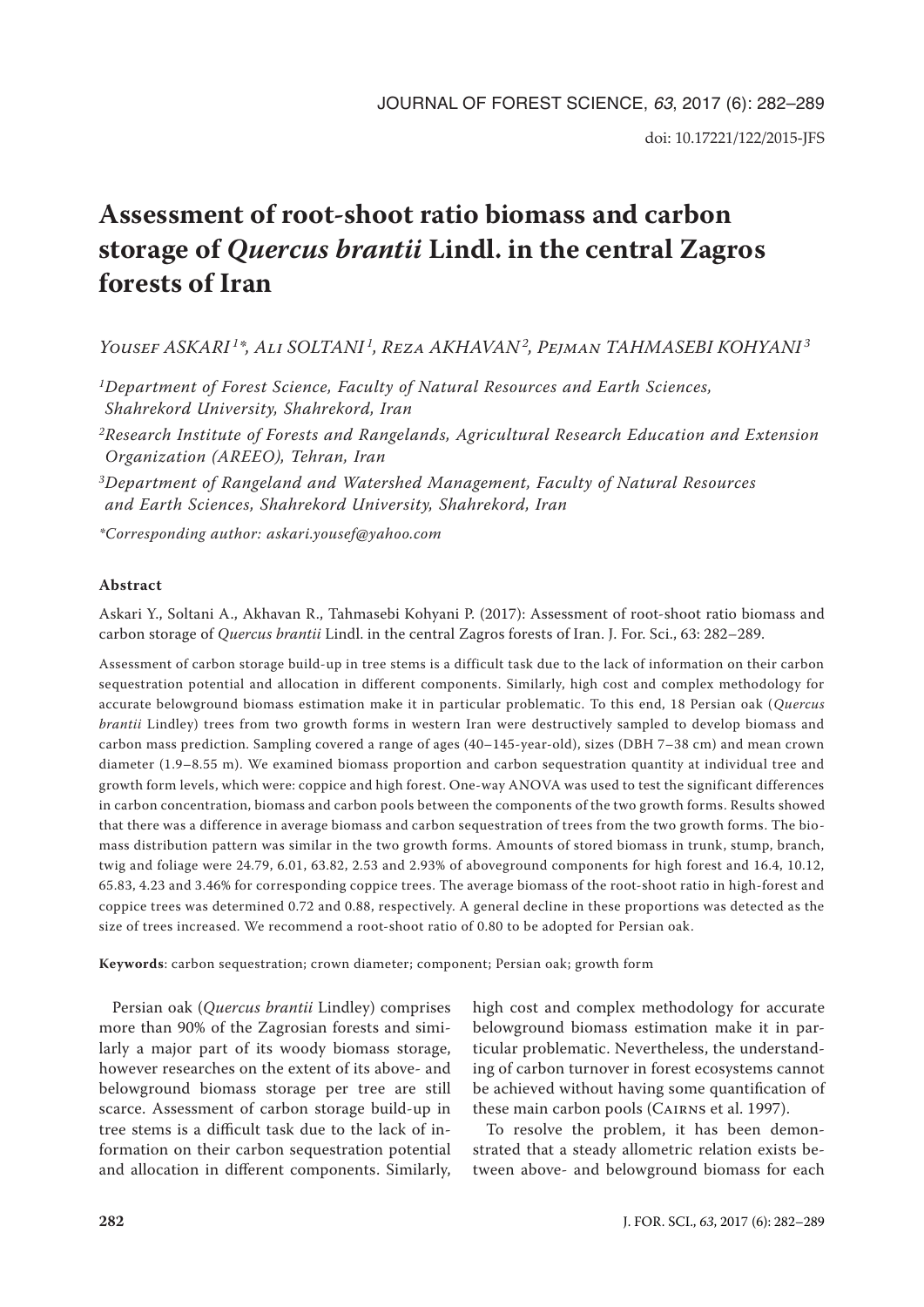tree species, which can be used satisfactorily by a range of ecological studies such as tree-based trophic chains, biogeochemical cycles and even climate change (ENQUIST, NIKLAS 2002; REICH 2002; Mokany et al. 2006). The above- and belowground biomass relationship is commonly described as a root-shoot ratio, where root or belowground biomass is a dependent parameter (Brown 2002; Li et al. 2003).

As a result of the allometric growth differentiation, the root-shoot ratio often decreases as tree age or size increases. Then the highest values for the ratio are found when seed radicle emergence occurs (RUTHERFORD 1983; MOKANY et al. 2006). This distinctive feature of the ratio makes it worth to study at both the tree level and the stand level. However, the model is more accurate at a tree level. Other well suited ratio applications are carbon sequestration studies in afforestation projects and even-aged stands which are highly dependent on tree species composition, density, site topography, climate and cohort class distribution (VUCETICH et al. 2000; Pussinen et al. 2002).

In tree seedlings the ratio may typically average around 0.2 in fertile soils, and increase to 0.4 in infertile soils or after conditioning treatments undertaken in the nursery (Rook 1971; Nambiar 1980; Payn 1991). However, there are unexpected reports, e.g. root-shoot ratios in *Pinus radiata* D. Don fluctuated between 0.08 and 0.58 in older trees (RITCHIE 1977).

An average root-shoot ratio of 0.32 was reported for the genus *Quercus* sp. and other temperate deciduous broadleaved trees in China forests (Luo et al. 2012). MacDicken (1977) concluded that a coefficient of 0.2 could be considered for the rootshoot ratio at a stand level for agroforestry (farm forestry) systems. The same value was reported for *Pinus taeda* Linnaeus in the United States (BEETS et al. 2007). In central Japan, changing root-shoot values between 0.2 and 0.4 were reported for deciduous dicotyledonous trees (Cao, Ohkubo 1998).

The tree growth form has a notable effect on the root-shoot ratio. Coppicing usually increases the photosynthetic efficiency (Tschaplinski, Blake 1989) and trees may need fewer branches and less foliage for maintenance. Kruger and Reich (1993) showed that the root-shoot ratio increased in greenhouse-grown English oak seedlings under coppicing treatment. Evidences on the effect of coppicing on the root-shoot ratio are few, however it appears that the subject is common in broadleaves (Reich 2002). No study on either large-root biomass or root-shoot ratios for Zagrosian forests

of western Iran was found in the literature Based on our knowledge, the potential of carbon storage and root-shoot ratio of high forests and coppice plantations have been examined in numerous studies, while not much on the amount of carbon stored in the above- and belowground tree parts, particularly in Zagrosian forests.

Persian oak covers most of the forests throughout three countries of Iran, Iraq and Turkey. Its versatile growth forms allow it to be seen in both highforest and coppice growth forms in a single site (Talebi et al. 2006). Zagrosian forests in the west of Iran (approximately 3 million ha area) include various oak species, which are mostly dominated by *Q*. *brantii*, *Quercus infectoria* Olivier, and *Quercus libani* Olivier (*FATTAHI* 1995). This phenotypic plasticity gives *in situ* observers an opportunity to compare the root-shoot ratio between two growth forms of Persian oak, i.e. high forest with trees of seed origin and coppice forest with trees of vegetative origin at different tree ages and sizes.

It is assumed that the young coppice trees are later affected by the stresses, therefore we expect that the root-shoot ratio of small trees in both growth forms would not be different; however, whether the ratio similarity remains the same is the aim of the present study.

# **MATERIAL AND METHODS**

**Study area**. This study was carried out in the central Zagros region in the west of Iran between the coordinates 50°12'14'' to 50°33'25''E and 31°35'05'' to 31°58'12''N (Fig. 1). The area mostly consists of hills and mountains of gentle slope. The altitude ranges from 580 to 3,000 m a.s.l. Mean annual temperature and precipitation are 24°C and 694 mm, respectively. The dominant tree species is Persian oak (90%) along with hawthorn (*Crataegus rhipidophylla* Gandoger) and wild almond (*Prunus dulcis* 



Fig. 1. Location of the study area in the west of Iran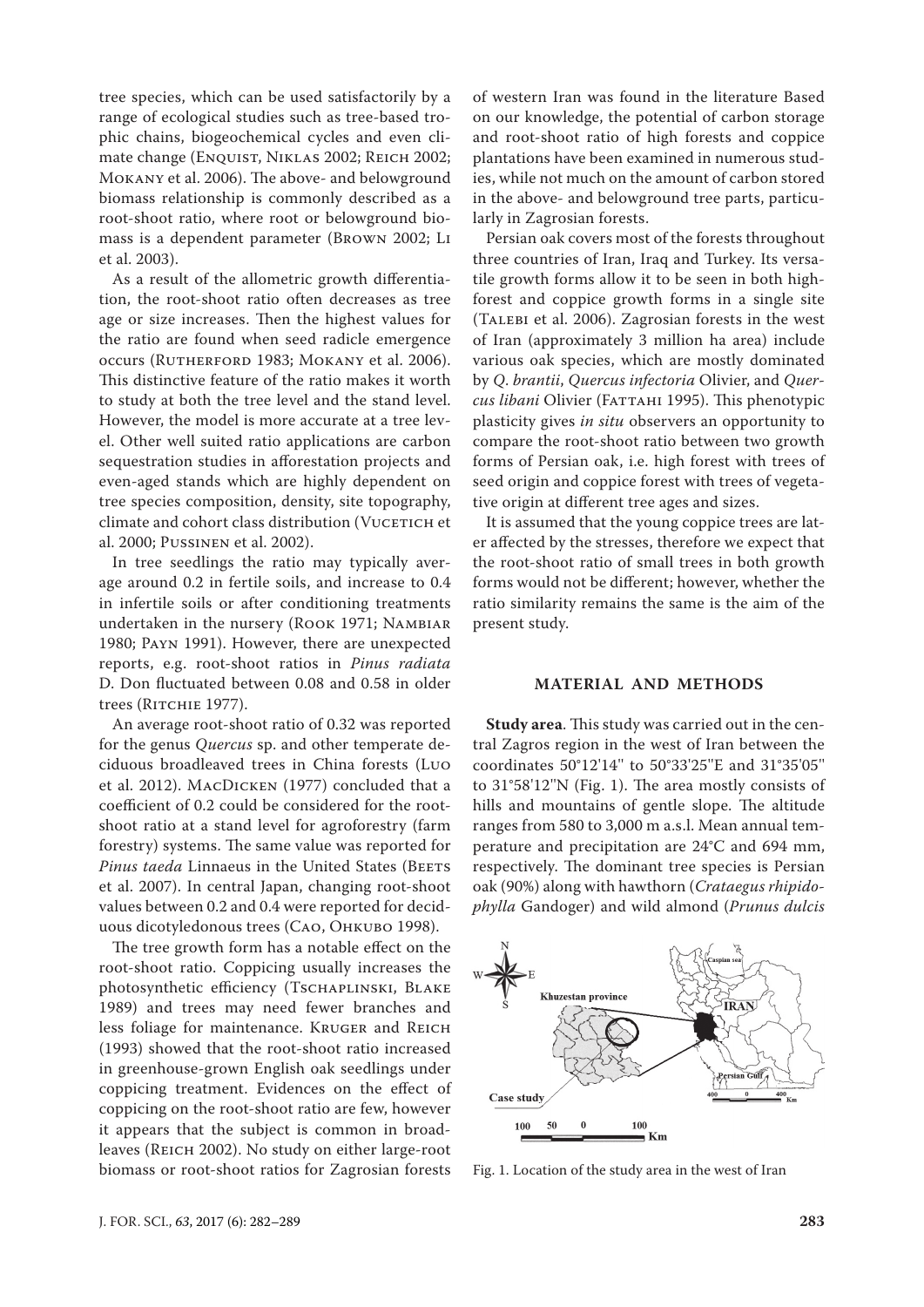Miller) (FАТТАНІ 1995). The area is covered by forest, shrub land, agriculture, settlements, villages, riverbeds and water body. The forest density in high and coppice forests is 66.88 and 62.88 tree per hectare, respectively.

Three main orders of soil consist of Mollisols, Entisols, Inceptisols, and Alfisols can be found in the study area (TORAHI, CHAND RAI 2011).

**Methods**. In the late spring of 2015, 18 Persian oak trees at the identical altitude and aspect were chosen based on stem size (DBH) and crown diameter classes from high and coppice forest trees, respectively (Fig. 2). All trees  $(n = 9)$  from the coppice growth form produced the same number of shoots. The reason of using crown diameter in coppice trees in this study is that they do not have a single main stem for measurement; therefore crown diameter is used instead of stem diameter in this kind of forests (Zobeiri 1994). Then the selected trees were cut down and their trunk was detached.

Tree crowns were defoliated manually and trunks and major branches were debarked. Small branches with leaf scars (twigs) were also dissected. For root measurement, the surface soil around the stump and out to the sub-plot boundaries was excavated. An excavation depth was typically around 6–8 m, including all zones of surface root proliferation. Sampling to the vertical projection of the crown may be relevant. This could be simplified by sampling to a radius equal to the average crown radius (SNOWDON et al. 2002). Stump and all attached underground woody organs (roots) were exhumed and cleaned.

Fresh weight of roots, foliage, twigs, branches, stump and trunks was measured using a batterypowered bascule in the field. An appropriate sample size from each above-mentioned tree components was stored in a sealed container. The entire tissue samples were collected from each part of the trees and representative subsamples were removed using a chainsaw and branch clipper to determine water content. All tissues were dried to constant weight at 80°C. The percentage of carbon in all samples was determined using a combustion method. The combustion method was used to determine carbon concentrations of different tissues (TSI, Inc. 2004). The moisture content percentages were then used to calculate the biomass weight for each tree part. A considerable portion from each tree part was also moved to the lab and its total organic carbon was analysed using the combustion method (MacDicken 1977).

The normality of the data was explored by the Kolmogorov-Smirnov test. Percentage values were



Fig. 2. Differences between the two growth forms of Persian oak. Having several shoots or trunks  $(T_1 - T_4)$  in this case) and existence of a major root crown are the characteristic features of a coppice tree (left), and standing on a single trunk (T) as well as a prominent tap root are associated with a high-forest tree

transformed by an arcsin function to normal distribution. One-way ANOVA was used to test significant differences in carbon concentration, biomass and carbon pools between the two growth forms as well as in biomass and carbon concentration between different tree parts.

#### **RESULTS**

As the size of the trees increased, plant tissues were partitioned differently in high and coppice trees. In the high-forest growth form, weight of both trunks and branches remained constant at mid DBH and beyond. Even the weight of foliage comparatively decreased in trees of high DBH classes (Fig. 3a). The proportional distribution of biomass at the aboveground tree scale was as follows: trunk 24.79%, branch 63.82%, twig 2.53%, foliage 2.93%. In high-forest oak trees, the relationship between tree DBH (as independent variable) and biomass storage in all components (as dependent variables) was evaluated.  $R<sup>2</sup>$  measures were maximal in the branch and the lowest in the foliage component (Fig. 3a).

Table 1 shows the average of dry to fresh weight ratio (DW/FW) as well as the ratio of carbon sequestration in different organs of the high-forest and coppice trees. In fact, the amount of available water in various organs of the tree can be presented according to this ratio. The highest part of the water exists in the leaves, while the lowest in the trunk. Small organs store a large amount of water, while the large organs keep little water. In addition, the evaluation of the potential carbon sequestration requires the exact consideration of carbon amount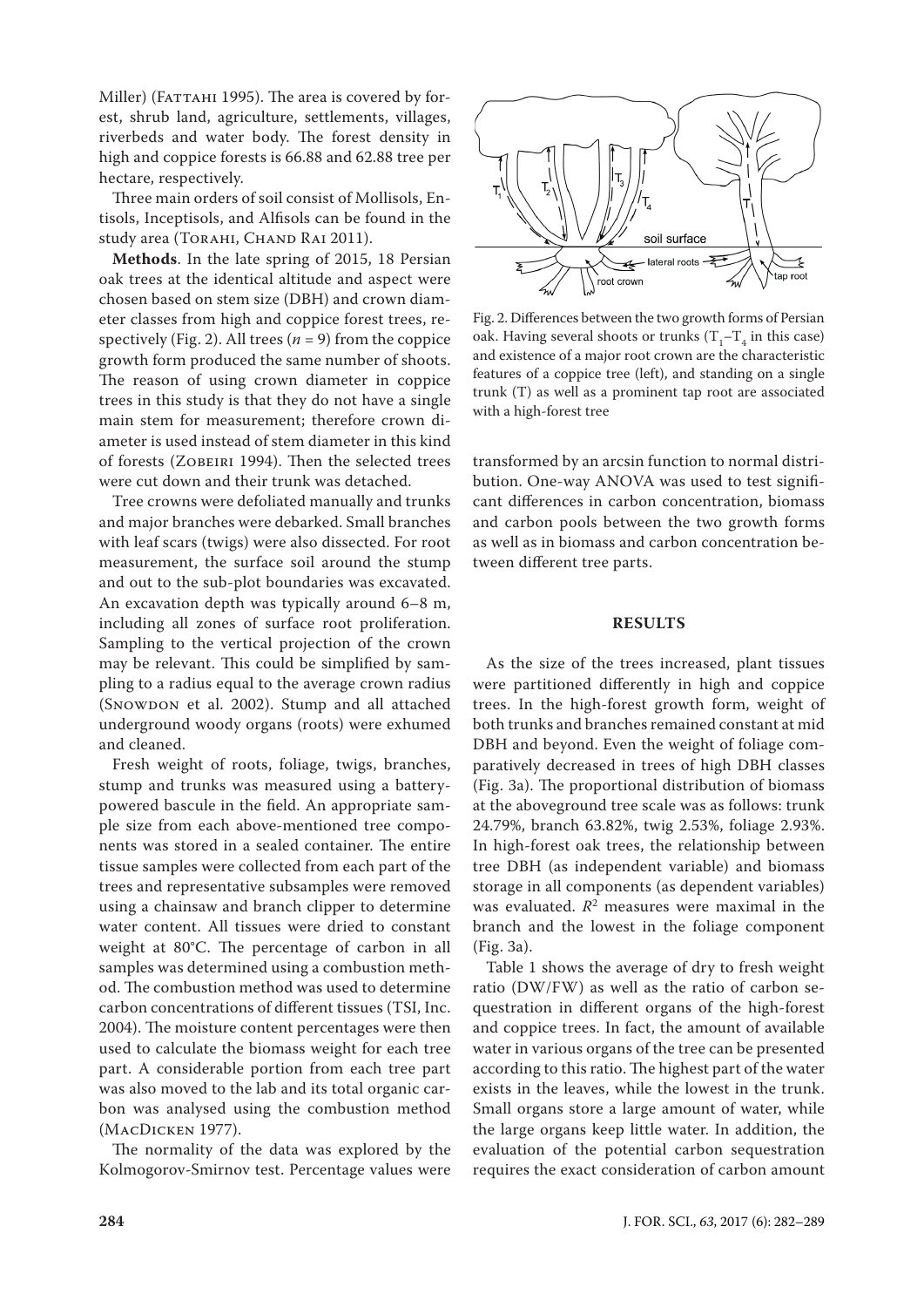

Fig. 3. Biomass production and partitioning in Persian oak trees with high-forest (a), coppice (b) growth form

in tree tissues, which was considered as 50% of tree biomass in most studies (Thomas, Martin 2012). Our results showed that carbon sequestration was variable in different tissues of trees. The average carbon sequestration in different organs of the coppice trees showed no significant differences compared to high-forest trees. However, in this vegetation form, the value of DW was higher than FW compares to the high-forest form. This change was perfectly clear in twigs, however, the rate of the change was not so sensible in the other parts.

Fig. 3b shows the values of aboveground and root biomass at different crown diameters of coppice oak trees. Unlike the high-forest trees, the coppice biomass amount was not in an uptrend. Finally, the total mean aboveground and root biomass was calculated as 217 and 191 kg, respectively. In coppice oak trees, the relationship between tree mean crown diameter and biomass storage in all components was evaluated. *R*<sup>2</sup> measures were maximal in the root component (Fig. 3b).

Since the classification of these two vegetation forms was accomplished in different ways, there was no possibility for pair comparison; however, the comparison of the average amount of carbon storage at the same organs in both vegetation forms was performed using an independent *t*-test. Results showed that there were no statistical differences between the same various parts in terms of biomass and carbon sequestration amounts

 $(P < 0.05)$  (Fig. 4). However, the carbon and biomass root-shoot ratio was higher in coppice trees (0.88) followed by high trees (0.72). Branches had the highest amount while foliage and twigs had the lowest amount of biomass and carbon storage.

In other words, the root amount of coppices was higher than that of high forests, while the amount of carbon allocation and shoot biomass in coppices was lower than that of high forests (Fig. 5). This is due to a continuous pruning of coppice trees in response to feeding animals and other consumptions by forest dwellers and villagers in the studied area.

The overall (both on land and roots) averages of carbon balance were approximately close to each other in both vegetation forms (i.e. 200 and 213 kg for coppice and high forest, respectively).



Fig. 4. Carbon storage in different tree components of the two forms of Persian oak

ABG – aboveground biomass

Table 1. Mean dry to fresh weight ratio (DW/FW) and carbon concentration  $\pm$  standard deviation in different parts of the high-forest and coppice trees

| Component       | High forest                  |                             | Coppice                      |                               |
|-----------------|------------------------------|-----------------------------|------------------------------|-------------------------------|
|                 | mean (DW/FW)                 | carbon concentration (%)    | mean $(DW/FW)$               | carbon concentration (%)      |
| Trunk           | $0.68 \pm 1.03$ <sup>a</sup> | $48.83 \pm 1.0^a$           | $0.67 \pm 0.94$ <sup>a</sup> | $48.75 \pm 1.05^{\circ}$      |
| Stump           | $0.68 \pm 0.94^a$            | $49.01 \pm 1.1^a$           | $0.68 \pm 0.91$ <sup>a</sup> | $48.97 \pm 0.90^{\text{a}}$   |
| <b>Branches</b> | $0.62 \pm 0.67^{\rm b}$      | $49.10 \pm 0.95^{\text{a}}$ | $0.63 \pm 0.85^{\circ}$      | $49.00 \pm 0.81$ <sup>a</sup> |
| Twig            | $0.57 \pm 0.92$ <sup>c</sup> | $48.50 \pm 1.2^{\text{a}}$  | $0.61 \pm 0.99^{\text{a}}$   | $48.42 \pm 1.1^a$             |
| Foliage         | $0.53 \pm 0.60^{\circ}$      | $47.15 \pm 1.3^b$           | $0.53 \pm 0.72^b$            | $47.05 \pm 1.05^{\rm b}$      |
| Roots           | $0.63 \pm 0.57^{\rm b}$      | $48.97 \pm 1.0^a$           | $0.66 \pm 0.77$ <sup>a</sup> | $48.90 \pm 0.96^{\text{a}}$   |

values in the same row followed by the same letter are not significantly different ( $P < 0.05$ )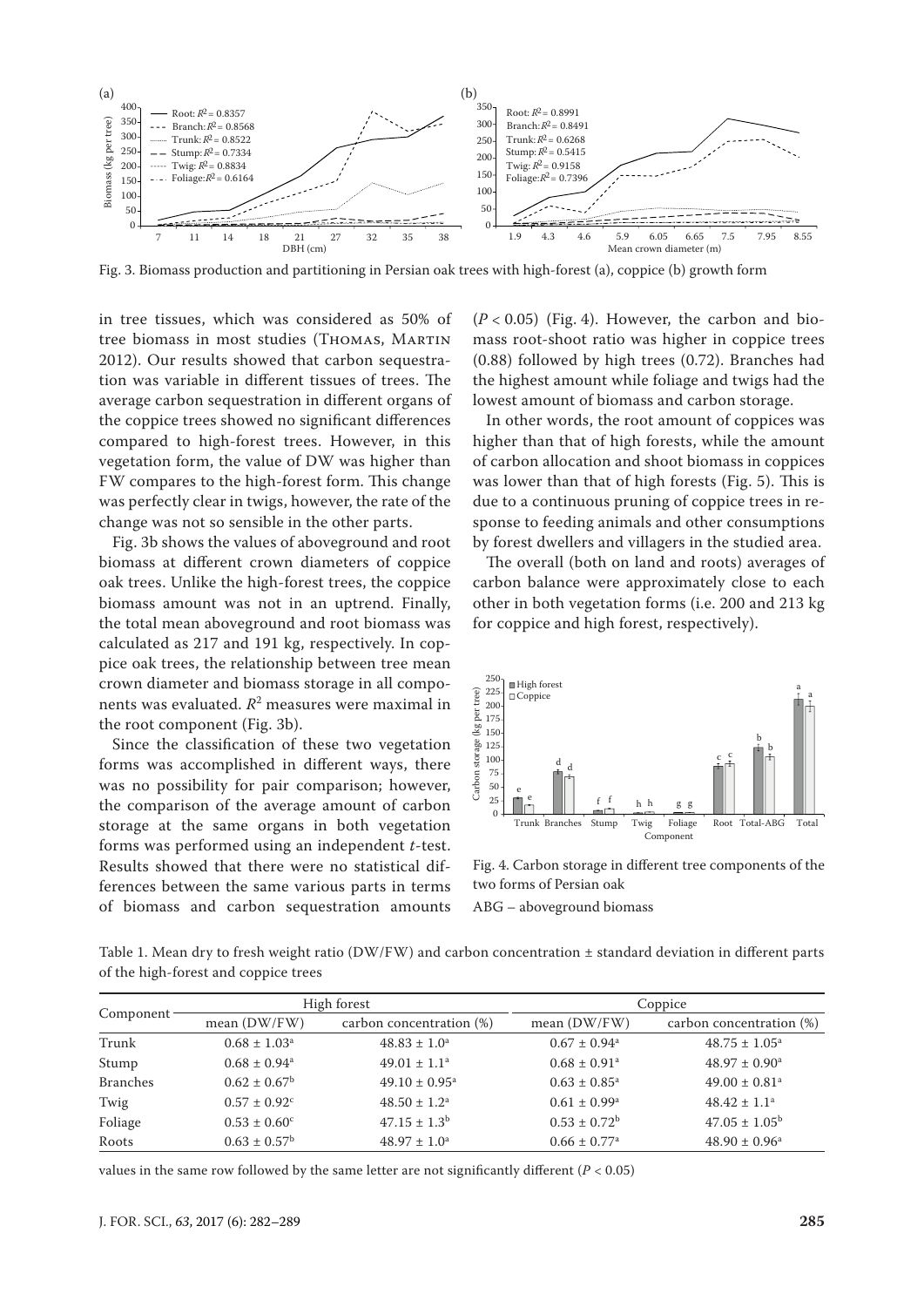

Fig. 5. Proportions of carbon allocation in different components of a tree

Figs 6a, b show relationships between root-shoot ratios by DBH and mean crown diameter at coppice and high-forest forms. This amount has a descending status from small to large diameters in high-forest trees. However, in coppice trees, it is first ascending and then comes to uniform.

## **DISCUSSION**

An average coppice oak tree in this study had a significantly higher mean root-shoot ratio (0.88) than high-forest trees (0.72). In fact, root-shoot ratios for both growth forms were higher than the range of 0.20–0.30 ratios found in most temperate forest trees, even when high forests trees are excluded (Rodin, Bazilevich 1967; Santantonio et al. 1977; Luo et al. 2012).

The root-shoot ratio in both high-forest and coppice forms had a nearly descending trend from small to large diameter classes, so that it reached its maximum amount in the small diameter classes and minimum amount in the larger ones (Figs 6a, b). This changing pattern is seen in all trees and shrubs of the regions with suitable precipitation for creation a forest (Assmann 1970; PRETZSCH 2010). Nevertheless, a sudden reduction in the rate of biomass accumulation in both aboveground and belowground parts of both high-forest and coppice forms of *Q*. *brantii* trees could mean a full compatibility of this tree to the harsh and stressful conditions of central Zagros forests.

High root-shoot ratios had been previously achieved for *Quercus* sp., *Fraxinus angustifolia*  Vahl and *Castanea sativa* Miller (RUIZ-PEINADO et al. 2012). Different values reported in the literature suggest that root-shoot ratios may not be static relationships; and it may depend on tree age (Peichl, Arain 2007), species, i.e. hardwood or softwood (Kurz et al*.* 1996) as described in this study; or surrounding abiotic factors (Cairns et al. 1997). For these reasons, more data from different sites and developmental stages would be needed to support the values presented here. Our findings are in contradiction to the results of RUIZ-PEINADO et al. (2012), who measured the root-shoot ratio for *Quercus canariensis* Willdenow, *Quercus faginea*  Lamarck, *Quercus ilex* Linnaeus, *Quercus pyrenaica* Willdenow, and *Quercus suber* Linnaeus as much as 0.490, 0.357, 0.323, 0.353 and 0.31 respectively, in a forest stand in Spain.

One reason for the higher root-shoot biomass ratios for coppice trees in our study is the consideration of the multi-stemmed structure of the tree, since trees are commonly considered as discrete units (originated from seeds) in most root-shoot reports. Mean root-shoot ratios of other clonal *Quercus* Linnaeus tree species were high when the whole root system of multi-stemmed trees was excavated: 1.2 and 0.91 for *Q. ilex* (CANADELL, RODA 1991; Serrada et al. 1992), 3.5 for *Quercus coccifera* Linnaues (Cañellas Rey de Viñas, San Miguel Ayanz 2000), and 2.2 for *Quercus aquifolioides* Rehder (Zhu et al. 2012). Another reason explaining high ratios of these studies and of *Q*. *brantii* here is the resprouting nature of the species. Resprouters



Fig. 6. The relationships between the root-shoot ratio and mean crown diameter in coppice trees (a), DBH in high-forest trees (b)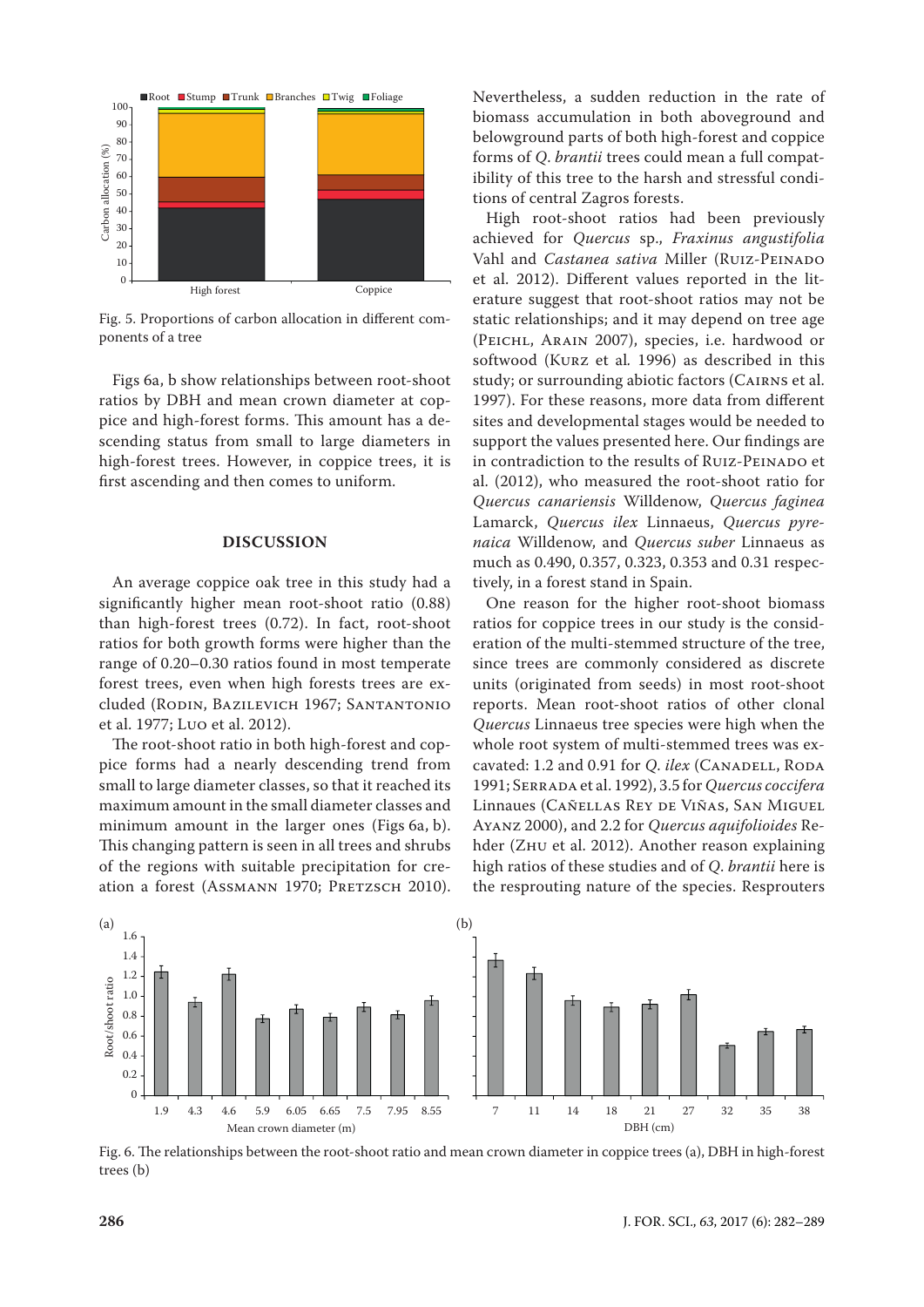allocate more biomass into roots than seeders under similar growing conditions (BOND, MIDGLEY 2001; Clarke et al. 2013).

The difference in root-shoot ratios between highforest and coppice trees in this study may probably arise from frequent wood harvest in the coppice trees. On the other hand, shortage in water availability in companion with poor soil content would significantly drop raw supply for the photosynthetic demand on a crown level (BRAY 1963; WHITTAKER, Marks 1975; Hirose, Kitajima 1986).

In our study, the crown biomass proportion for Persian oaks was similar (more than 40%) to Mediterranean species like *Q*. *ilex*, *Q*. *suber*, *Ceratonia siliqua* Linnaeus and *Q*. *canariensis* as well as it was higher than 35% of Eurosiberian species like *Alnus glutinosa* Linnaeus and *Fagus sylvatica* Linnaeus (Luo et al. 2012). The value was also higher than corresponding measurements in softwood tree species like *Pinus halepensis* Miller or *Pinus uncinata* De Candolle (RUIZ-PEINADO et al. 2012). The highest root-shoot ratio reported for European oak seedlings was less than 0.4 (NORBY et al. 1986; CASTELL et al. 1994).

For other species, in the case of *F*. *sylvatica* (a value of 0.163 according to the results of this study) LEBAUBE et al. (2000) found a very similar value (0.15) in France. In the same way, the value found for *Q*. *ilex* (0.357) was similar to the value reported by CANADELL, RODA (1991) in Cataluña, northeastern Spain (0.41). In other cases, the results vary slightly from other studies, such as the case of poplar in which FEDERICI et al. (2008) reported a value of 0.21 in Italy. Mokany et al. (2006) presented root-shoot ratios according to vegetation categories, including oak forests where a value of 0.295 was found. Moreover, others like Cairns et al. (1997) and Mokany et al. (2006) did not find any differences between mixtures of (softwood and hardwood) species; when Spanish species are concerned, the differences between groups are substantial: a mean value of 0.466 for hardwoods (from 13 species in the Iberian peninsula) and a mean value of 0.265 for softwood species found by RUIZ-PEINADO et al. (2012).

The root-shoot ratio often decreases with increasing plant age or size as a result of differences in the allometric growth of roots and shoots (RUTHerford 1983; Mokany et al. 2006), when we detected such a trend in high-forest and coppice oaks.

Moreover, on a more general scale, the process of carbon sequestration was different in vegetation forms of high and coppice forest of oaks at a stem level over time (Hochbichler 1993; Bruckman et al. 2011).

Carbon concentrations differ by tree forms and components. Carbon content of tree components varies (Table 1). The average carbon concentration including all tree parts was higher in high forest followed by coppice. The mean carbon concentration was found very close to 50% of biomass often used to estimate carbon storage from dry biomass. Kraenzel et al. (2003) reported the range of 45.2 to 50.4% of carbon storage in different tree components, which was confirmed by the present study.

SMIT et al. (1996) considered the lack of macronutrients, especially nitrogen and sulphur for *Castanea pumila* Miller and low water for *Combretum erythrophyllum* Sonder coppices, as the cause of this reaction, if any coppice competition existed. Similar results were reported for a sharp drop in growth due to food shortages in the coppice forests of *Quercus petraea* (von Mattuschka) Lieblein (ANDRE, PONETTE 2003), lack of symmetric increase in crown diameter (which is synonymous with an increase in the number of shoots) and increase in biomass accumulation in shoots and roots of coppice trees.

This recent reason means that the rapid growth in coppice trees likely causes the rapid accumulation of tissues in need of food, especially in twigs and small branches; which in the case, the photosynthetic leaves would not have the ability of feeding the new tissue mass. Therefore, the basis of methods for mass thinning of coppice oak is principally an adjustment of the ratio of trees crown to their height in the Mediterranean region (MONTES et al. 2004).

## **CONCLUSIONS**

In this study, biomass and carbon storage as well as the ratio of root biomass to the aboveground components of oak trees were evaluated in a part of Zagrosian forests in the west of Iran. In fact, oak trees are found in two vegetation forms of high forest and coppice in the studied area.

While root-shoot ratios varied markedly among the studies reviewed in this paper, these variations were predominantly due to sampling and methodological limitations. We recommend a root-shoot ratio of 0.80 to be adopted for Persian oak.

We assume that the warm and dry climate is a limiting factor in the study region; hence coppicing has the advantage of a fully functional root system after harvesting, facilitating rapid resprouting even under conditions of low precipitation and drying topsoil.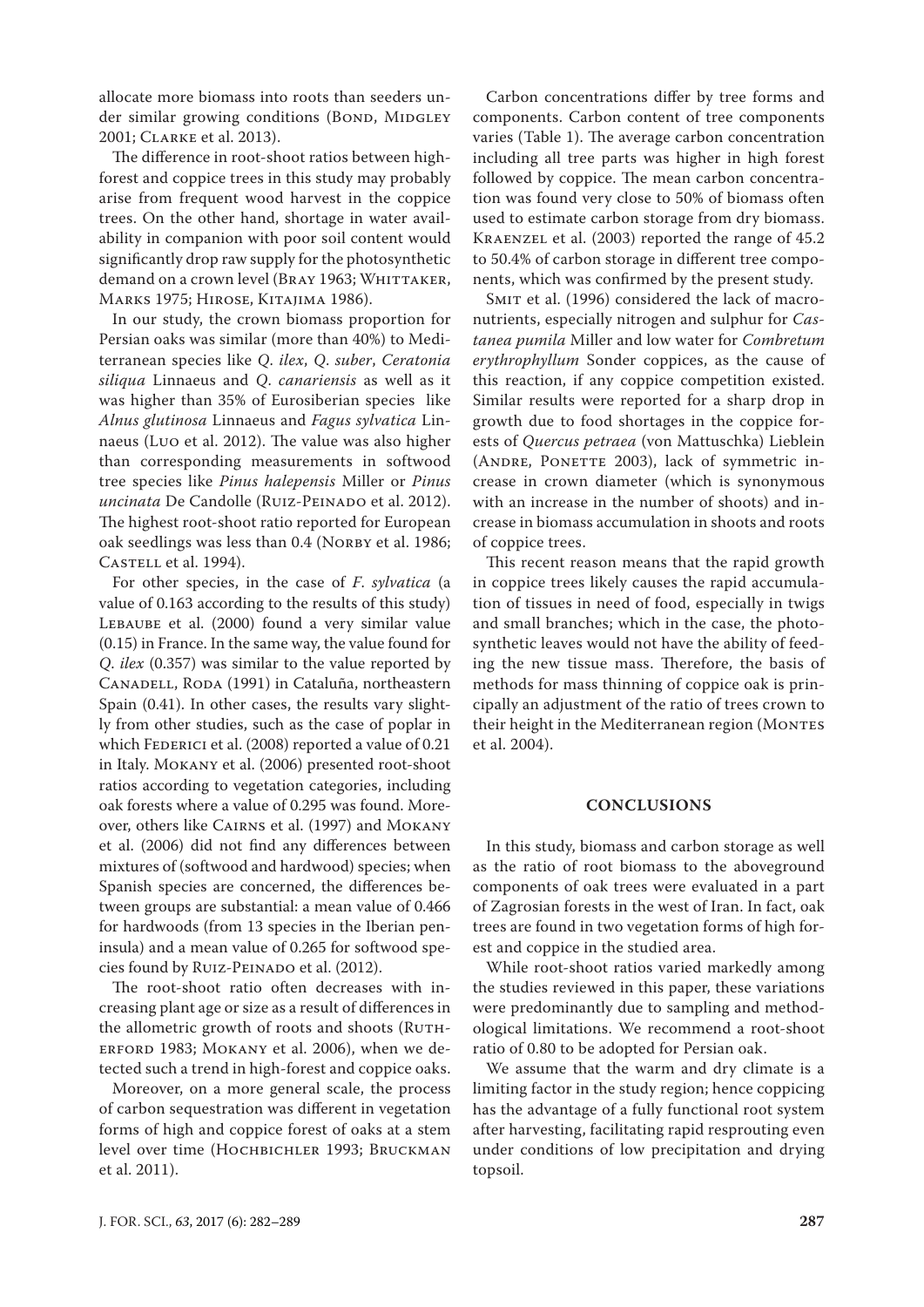The reason for a high value of this ratio for young Persian oak trees may be due to their almost constant exposure to exploitation stress for firewood. Resprouters allocate more biomass into roots than seeders under similar growing conditions.

It is important to consider different carbon storage patterns among the growth forms of trees. Some species store more carbon in the soil while the others store more carbon in their living tissues. Each species, due to the characteristics of physiology, phenology and morphology, may need to be managed in different ways.

## **References**

- Andre F., Ponette Q. (2003): Comparison of biomass and nutrient content between oak (*Quercus petraea*) and hornbeam (*Carpinus betulus*) trees in a coppice-withstandards stand in Chimay (Belgium). Annals of Forest Science, 60: 489–502.
- Assmann E. (1970): The Principles of Forest Yield Study: Studies in the Organic Production, Structure, Increment, and Yield of Forest Stands. Oxford, New York, Toronto, Sydney, Braunschweig, Pergamon Press: 506.
- Beets P.N., Pearce S.H., Oliver G.R., Clinton P.W. (2007): Root-shoot ratios for deriving below-ground biomass of *Pinus radiata* stands. New Zealand Journal of Forestry Science, 37: 267–288.
- Bond W.J., Midgley J.J. (2001): Ecology of sprouting in woody plants: The persistence niche. Trends in Ecology & Evolution, 16: 45–51.
- Bray J.R. (1963): Root production and the estimation of net productivity. Canadian Journal of Botany, 41: 65–72.
- Brown S. (2002): Measuring carbon in forests: Current status and future challenges. Environmental Pollution, 116: 363–372.
- Bruckman V.J., Yan S., Hochbichler E., Glatzel G. (2011): Carbon pools and temporal dynamics along a rotation period in *Quercus* dominated high-forest and coppice with standards stands. Forest Ecology and Management, 262: 1853–1862.
- Cairns B., Carlson B.E., Lacis A.A., Russell E.E. (1997): An analysis of ground-based polarimetric sky radiance measurements. In: Goldstein D.H., Chenault D.B. (eds): Polarization: Measurement, Analysis, and Remote Sensing, San Diego, July 27, 1997: 387–398.
- Canadell J., Roda F. (1991): Root biomass of *Quercus ilex* in a montane Mediterranean forest. Canadian Journal of Forest Research, 21: 1771–1778.
- Cañellas Rey de Viñas I., San Miguel Ayanz A. (2000): Biomass of root and shoot systems of *Quercus coccifera* shrublands in Eastern Spain. Annals of Forest Science, 57: 803–810.
- Cao K.F., Ohkubo T. (1998): Allometry, root/shoot ratio and root architecture in understory saplings of deciduous

dicotyledonous trees in central Japan. Ecological Research, 13: 217–227.

- Castell C., Terradas J., Tenhunen J. (1994): Water relations, gas exchange, and growth of resprouts and mature plant shoots of *Arbutus unedo* L. and *Quercus ilex* L. Oecologia, 98: 201–211.
- Clarke P., Lawes M., Midgley J., Lamont B., Ojeda F., Burrows G., Enright N., Knox K. (2013): Resprouting as a key functional trait: How buds, protection and resources drive persistence after fire. New Phytologist, 197: 19–35.
- Enquist B.J., Niklas K.J. (2002): Global allocation rules for patterns of biomass partitioning in seed plants. Science, 295: 1517–1520.
- Fattahi M. (1995): Investigation of Zagros Natural Resources and the Important Factors of Demolition. Tehran, Research Institute of Forests and Rangelands: 57.
- Federici S., Vitullo M., Tulipano S., De Lauretis R., Seufert G. (2008): An approach to estimate carbon stocks change in forest carbon pools under the UNFCCC: The Italian case. iForest – Biogeosciences and Forestry, 1: 86–95.
- Hirose T., Kitajima K. (1986): Nitrogen uptake and plant growth. I. Effect of nitrogen removal on growth of *Polygonum cuspidatum*. Annals of Botany, 58: 479–486.
- Hochbichler E. (1993): Methods of oak silviculture in Austria. Annals of Forest Science, 50: 583–591.
- Kraenzel M., Castillo A., Moore T., Potvin C. (2003): Carbon storage of harvest-age teak (*Tectona grandis*) plantations, Panama. Forest Ecology and Management, 173: 213–225.
- Kruger E.L., Reich P.B. (1993): Coppicing affects growth, rootshoot relations and ecophysiology of potted *Quercus rubra* seedling. Journal of Plant Physiology, 89: 751–760.
- Kurz W., Beukema S., Apps M. (1996): Estimation of root biomass and dynamics for the carbon budget model of the Canadian forest sector. Canadian Journal of Forest Research, 26: 1973–1979.
- Lebaube S., Le Goff N., Ottorini J.M., Granier A. (2000): Carbon balance and tree growth in a *Fagus sylvatica* stand. Annals of Forest Science, 57: 49–61.
- Li Z., Kurz W.A., Apps M.J., Beukema S.J. (2003): Belowground biomass dynamics in the carbon budget model of the Canadian forest sector: Recent improvements and implications for the estimation of NPP and NEP. Canadian Journal of Forest Research, 33: 126–136.
- Luo Y., Wang X., Zhang X., Booth T., Lu F. (2012): Root:shoot ratios across China's forests: Forest type and climatic effects. Forest Ecology and Management, 269: 19–25.
- MacDicken K.G. (1997): A Guide to Monitoring Carbon Storage in Forestry and Agroforestry Projects. Winrock International Institute for Agricultural Development: 91.
- Mokany K., Raison R.J., Prokushkin A.S. (2006): Critical analysis of root-shoot ratios in terrestrial biomes. Global Change Biology, 11: 1–13.
- Montes F., Cañellas I., del Río M., Calama R., Montero G. (2004): The effects of thinning on the structural diversity of coppice forests. Annals of Forest Science, 61: 771–779.